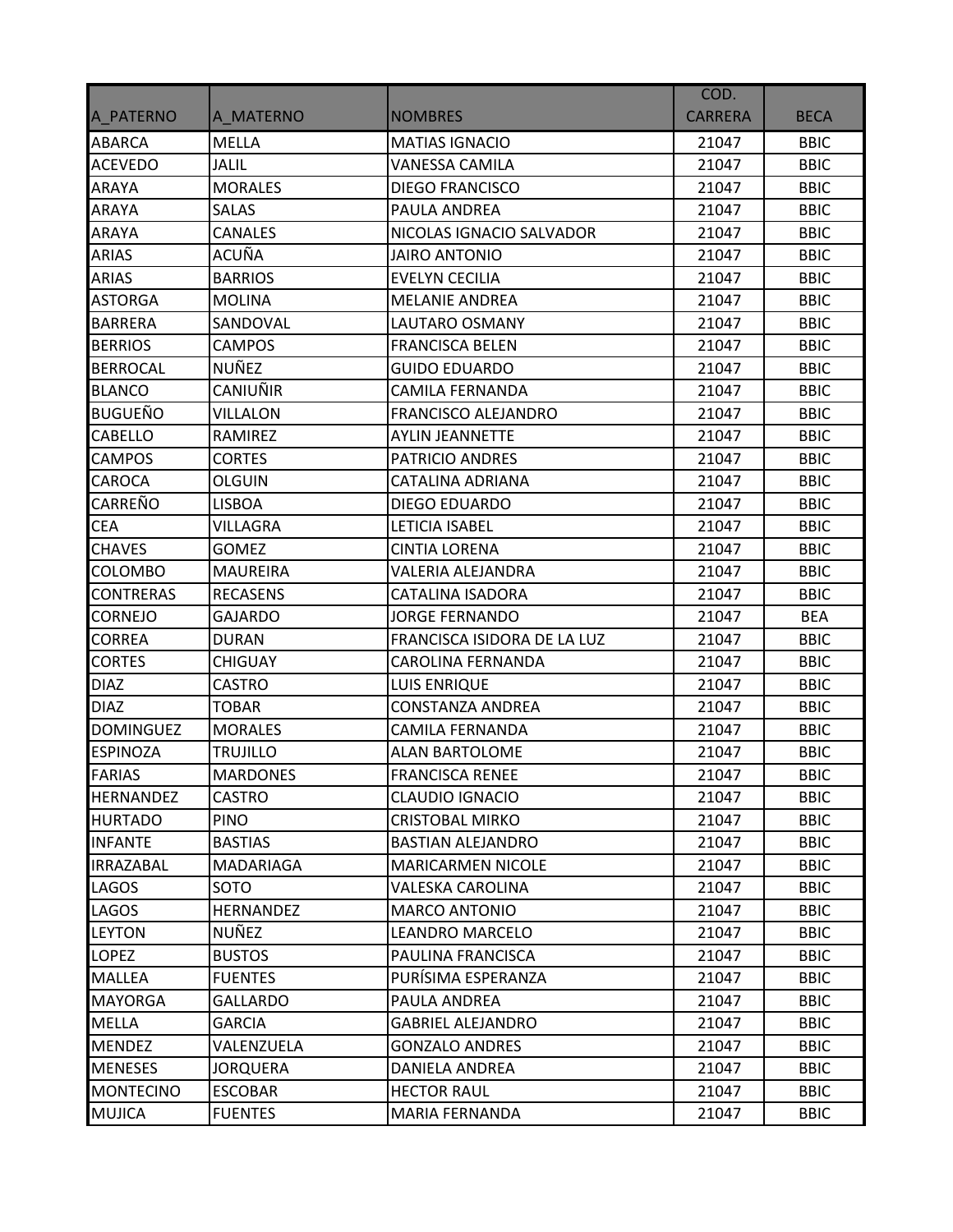| MUÑOZ            | VILLABLANCA              | <b>CRISTIAN LEANDRO</b>      | 21047 | <b>BBIC</b> |
|------------------|--------------------------|------------------------------|-------|-------------|
| <b>MUÑOZ</b>     | SOTO                     | <b>ISAAC GONZALO SALOMÓN</b> | 21047 | <b>BBIC</b> |
| <b>NARANJO</b>   | <b>MARTINEZ</b>          | <b>FELIPE ANDRES</b>         | 21047 | <b>BBIC</b> |
| <b>NENEN</b>     | <b>FARIAS</b>            | ROSARIO PAULINA              | 21047 | <b>BBIC</b> |
| <b>OJEDA</b>     | LORCA                    | PAMELA ISABEL                | 21047 | <b>BBIC</b> |
| <b>ORDENES</b>   | <b>DELGADO</b>           | LISSETTE SABRINA             | 21047 | <b>BBIC</b> |
| <b>OYARCE</b>    | <b>CONTRERAS</b>         | <b>ESTEBAN ANDRES</b>        | 21047 | <b>BBIC</b> |
| PARRA            | MATTAMALA                | <b>CESAR ENRIQUE</b>         | 21047 | <b>BBIC</b> |
| PEREZ            | ULLOA                    | <b>ANDREA VALESKA</b>        | 21047 | <b>BBIC</b> |
| <b>PINO</b>      | <b>BELTRAN</b>           | <b>CATHERINNE ANGELICA</b>   | 21047 | <b>BBIC</b> |
| <b>PINOLEO</b>   | <b>GONZALEZ</b>          | <b>VALERIA CONSTANZA</b>     | 21047 | <b>BBIC</b> |
| RAMOS            | <b>GARRIDO</b>           | PABLO ISRAEL                 | 21047 | <b>BBIC</b> |
| <b>RIQUELME</b>  | URZUA                    | ESTEFANIA JIMENA             | 21047 | <b>BHPE</b> |
| <b>RODRIGUEZ</b> | <b>ANDAUR</b>            | <b>HERNAN FELIPE</b>         | 21047 | <b>BBIC</b> |
| <b>RODRIGUEZ</b> | SOZA                     | <b>JONATHAN ANDRES</b>       | 21047 | <b>BBIC</b> |
| <b>RUBIO</b>     | <b>MADARIAGA</b>         | <b>JUAN GABRIEL</b>          | 21047 | <b>BTV</b>  |
| <b>RUZ</b>       | NÚÑEZ                    | D'YANA FERNANDA              | 21047 | <b>BBIC</b> |
| SAGREDO          | <b>DONOSO</b>            | <b>CRISTIAN ANDRES</b>       | 21047 | <b>BBIC</b> |
| SAGREDO          | SÁEZ                     | CAMILA ALEJANDRA             | 21047 | <b>BBIC</b> |
| SANCHEZ          | <b>MARTINEZ</b>          | <b>MIGUEL ANDRES</b>         | 21047 | <b>BBIC</b> |
| SANHUEZA         | <b>GALLEGUILLOS</b>      | <b>JESSICA LORETO</b>        | 21047 | <b>BTV</b>  |
| SEPULVEDA        | SEPULVEDA                | NATALIA LORETO DEL PILAR     | 21047 | <b>BBIC</b> |
| <b>TORO</b>      | MUÑOZ                    | <b>VICTOR IGNACIO</b>        | 21047 | <b>BEA</b>  |
| <b>URRUTIA</b>   | <b>TAPIA</b>             | <b>DENISSE PATRICIA</b>      | 21047 | <b>BBIC</b> |
| VALDIVIA         | MUÑOZ                    | <b>GLORIA CONSTANZA</b>      | 21047 | <b>BBIC</b> |
| VALENCIA         | <b>RUBILAR</b>           | <b>SAMUEL NICOLAS</b>        | 21047 | <b>BBIC</b> |
| VALENZUELA       | PINEDA                   | PAULINA PAZ                  | 21047 | <b>BBIC</b> |
| VALERIA          | ANIÑIR                   | <b>JUAN ANTONIO</b>          | 21047 | <b>BBIC</b> |
| VASQUEZ          | <b>PAIRICAN</b>          | MARIA FERNANDA               | 21047 | <b>BBIC</b> |
| VEGA             | CARO                     | <b>GERMAIN EDUARDO</b>       | 21047 | <b>BEA</b>  |
| VERGARA          | <b>ROJAS</b>             | ENITA MARÍA                  | 21047 | <b>BBIC</b> |
| VIDAL            | <b>NEIRA</b>             | <b>DIANA MICHELLE</b>        | 21047 | <b>BBIC</b> |
| YÁÑEZ            | <b>REYES</b>             | <b>MARTÍN IGNACIO</b>        | 21047 | <b>BBIC</b> |
| ZUÑIGA           | <b>LUCERO</b>            | SEBASTIAN IGNACIO            | 21047 | <b>BBIC</b> |
| CARREÑO          | <b>HERRERA</b>           | <b>CRISTIAN ALEJANDRO</b>    | 21004 | <b>BBIC</b> |
| <b>CHUMBA</b>    | <b>ROJAS</b>             | <b>WANDA ANTONELLA</b>       | 21004 | <b>BBIC</b> |
| COLLAO           | <b>DONOSO</b>            | <b>FELIPE ANDRES</b>         | 21004 | <b>BBIC</b> |
| <b>ESTAY</b>     | MIÑO                     | NICOLE ESTRELLA              | 21004 | <b>BHPE</b> |
| <b>FIGUEROA</b>  | <b>DUARTE</b>            | <b>DAVID FELIPE</b>          | 21004 | <b>BBIC</b> |
| LEMUS            | <b>LADRON DE GUEVARA</b> | <b>LEONARDO ANTONIO</b>      | 21004 | <b>BBIC</b> |
| <b>REYES</b>     | SALAZAR                  | <b>GERARDO ANTONIO</b>       | 21004 | <b>BEA</b>  |
| <b>ARCOS</b>     | <b>ESPINOZA</b>          | <b>JORGE ANDRÉS</b>          | 21024 | <b>BBIC</b> |
| CALDERÓN         | <b>CAPDEVILLE</b>        | <b>CATALINA FRANCISCA</b>    | 21024 | <b>BBIC</b> |
| <b>GUTIERREZ</b> | VELASQUEZ                | DIEGO IGNACIO                | 21024 | <b>BBIC</b> |
| LETELIER         | GONZÁLEZ                 | NICOLÁS HERNÁN               | 21024 | <b>BBIC</b> |
| <b>PAVEZ</b>     | LABBÉ                    | <b>BENJAMÍN ANTONIO</b>      | 21024 | <b>BBIC</b> |
| PÉREZ            | <b>ROA</b>               | <b>SERGIO FELIPE MANUEL</b>  | 21024 | <b>BBIC</b> |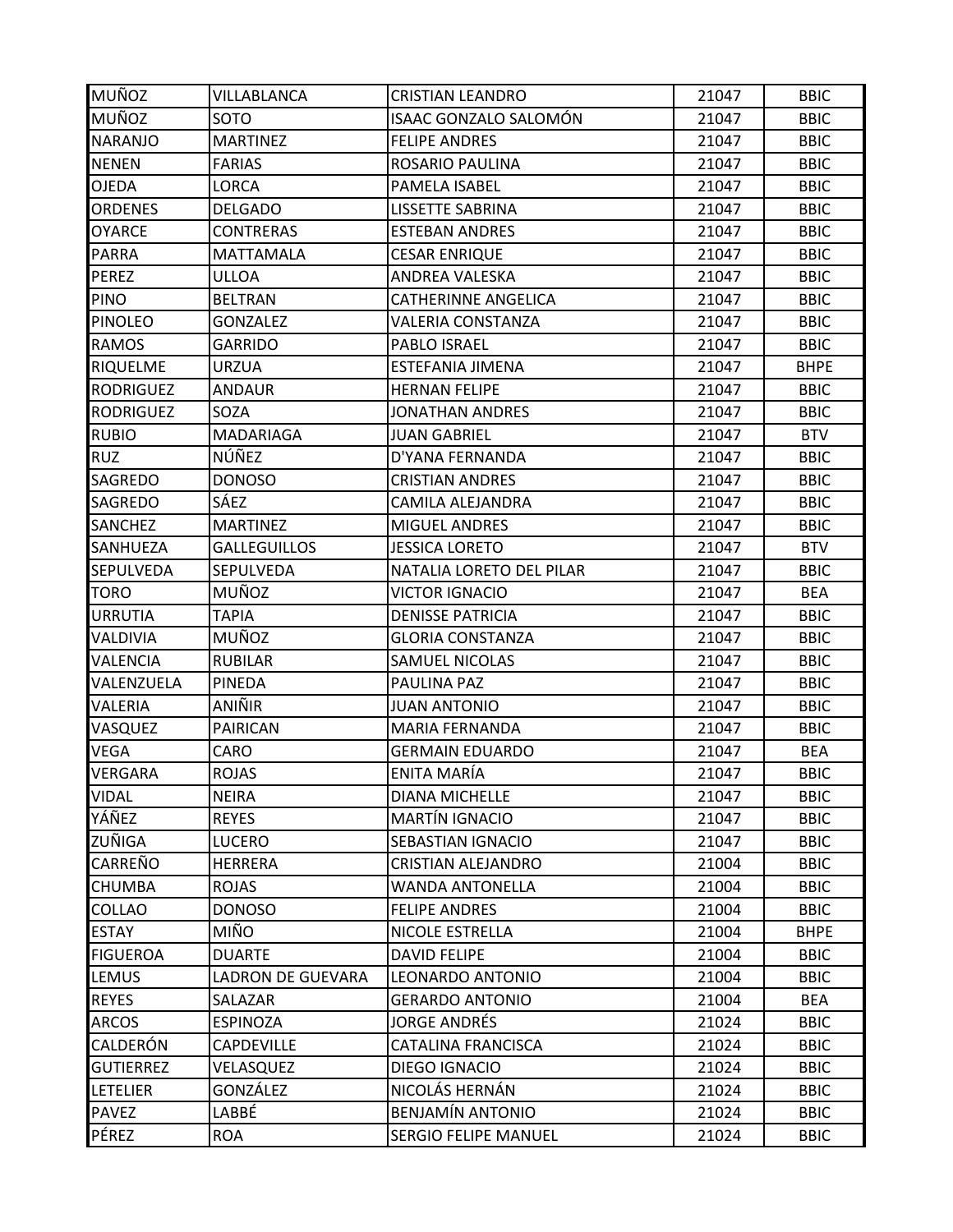| <b>SANTANDER</b> | <b>CORDERO</b>   | <b>ENRIQUE ALEJANDRO</b>      | 21024 | <b>BBIC</b> |
|------------------|------------------|-------------------------------|-------|-------------|
| <b>SEPULVEDA</b> | <b>SALINAS</b>   | NATHALIA FERNANDA             | 21024 | <b>BBIC</b> |
| <b>CARRILLOS</b> | GONZÁLEZ         | JAVIERA PAZ                   | 21023 | <b>BBIC</b> |
| <b>HERRERA</b>   | VILAXA           | <b>CAMILA KEYLA</b>           | 21023 | <b>BBIC</b> |
| <b>MARTINIC</b>  | JARA             | YASNA KARINA                  | 21023 | <b>BBIC</b> |
| VIDELA           | <b>TORRES</b>    | ALEJANDRO ALBERTO             | 21023 | <b>BBIC</b> |
| <b>AMIGO</b>     | <b>AMIGO</b>     | <b>FRED ALEXIS</b>            | 21023 | <b>BBIC</b> |
| AYALA            | <b>MANCILLA</b>  | KARLA ESTEFANIA               | 21023 | <b>BBIC</b> |
| <b>BANDA</b>     | VALENZUELA       | <b>FRANCISCO JAVIER</b>       | 21023 | <b>BBIC</b> |
| <b>BURKART</b>   | SOTOMAYOR        | <b>LOTTAR HEINZ</b>           | 21023 | <b>BBIC</b> |
| <b>CONTRERAS</b> | QUINTANA         | PAULA ANDREA                  | 21023 | <b>BBIC</b> |
| <b>CORREA</b>    | <b>HERRERA</b>   | <b>MARIA JESUS</b>            | 21023 | <b>BBIC</b> |
| <b>CORTES</b>    | <b>CONCHA</b>    | CELESTE ROSA DEL CARMEN       | 21023 | <b>BBIC</b> |
| <b>DIAZ</b>      | SAGREDO          | <b>GLORIA DENISSE</b>         | 21023 | <b>BBIC</b> |
| <b>DIAZ</b>      | <b>BINIMELIS</b> | ALEXANDRA                     | 21023 | <b>BBIC</b> |
| <b>DUARTE</b>    | <b>OYANEDEL</b>  | <b>FABIANNI RUBEN</b>         | 21023 | <b>BBIC</b> |
| <b>ESCOBAR</b>   | <b>ALARCON</b>   | <b>ESTEFANIA CAROL</b>        | 21023 | <b>BHPE</b> |
| <b>FERNANDEZ</b> | <b>BIGIO</b>     | <b>JORGE ANDRES</b>           | 21023 | <b>BBIC</b> |
| <b>GABILAN</b>   | <b>ERAZO</b>     | <b>FRANCO</b>                 | 21023 | <b>BBIC</b> |
| GAJARDO          | SANTANA          | <b>NATALIA ANDREA</b>         | 21023 | <b>BBIC</b> |
| <b>GARATE</b>    | <b>GONZALEZ</b>  | <b>DAVID IGNACIO</b>          | 21023 | <b>BBIC</b> |
| GONZALEZ         | <b>ROJAS</b>     | <b>FELIPE ANDRES</b>          | 21023 | <b>BBIC</b> |
| GUASCH           | ABRAHAM          | <b>CARLOS IVAN</b>            | 21023 | <b>BBIC</b> |
| <b>GUERRERO</b>  | ARAYA            | <b>MAURICIO NICOLAS</b>       | 21023 | <b>BBIC</b> |
| <b>GUTIERREZ</b> | GATICA           | <b>FELIPE IGNACIO</b>         | 21023 | <b>BBIC</b> |
| <b>GUZMAN</b>    | <b>DIAZ</b>      | MAXIMILIANO ALBERTO           | 21023 | <b>BBIC</b> |
| <b>GUZMAN</b>    | ALCANTARA        | GIOCONDA ALEJANDRA            | 21023 | <b>BBIC</b> |
| <b>HERNANDEZ</b> | <b>BUSTOS</b>    | MARCELINO SEBASTIAN           | 21023 | <b>BBIC</b> |
| <b>JARAMILLO</b> | <b>JARAMILLO</b> | <b>JUAN MANUEL</b>            | 21023 | <b>BBIC</b> |
| LEAL             | <b>SILVA</b>     | <b>CRISTAL ANDREA</b>         | 21023 | <b>BBIC</b> |
| <b>LOPEZ</b>     | ÑANCO            | <b>MARLENE PAULINA</b>        | 21023 | <b>BBIC</b> |
| <b>MALDONADO</b> | <b>CORNEJO</b>   | <b>GUSTAVO ANDRES</b>         | 21023 | <b>BBIC</b> |
| <b>MARTINEZ</b>  | NAVARRETE        | <b>LUIS ESTEBAN</b>           | 21023 | <b>BBIC</b> |
| <b>MORA</b>      | <b>MARTINEZ</b>  | <b>MARIA IGNACIA</b>          | 21023 | <b>BBIC</b> |
| ORELLANA         | <b>CERDA</b>     | <b>NATALIA NICOLE</b>         | 21023 | <b>BBIC</b> |
| PARGA            | <b>RUZ</b>       | <b>ROBINSON ANDRES</b>        | 21023 | <b>BBIC</b> |
| <b>PEREZ</b>     | <b>ESPINOZA</b>  | <b>JOSE MANUEL</b>            | 21023 | <b>BBIC</b> |
| PINO             | <b>LETELIER</b>  | POLETTE SCARLETTE             | 21023 | <b>BBIC</b> |
| PIÑEIRO          | <b>SALINAS</b>   | SEBASTIAN OMAR                | 21023 | <b>BBIC</b> |
| <b>RETAMAL</b>   | <b>NIETO</b>     | <b>CAROLINA ANDREA</b>        | 21023 | <b>BBIC</b> |
| <b>RIQUELME</b>  | VELIZ            | NATALY ALEJANDRA              | 21023 | <b>BBIC</b> |
| RIVERA           | SEPULVEDA        | <b>FABIOLA LISETTE</b>        | 21023 | <b>BTV</b>  |
| <b>RIVEROS</b>   | <b>TORRES</b>    | <b>GLADYS ANNIE FRANCISCA</b> | 21023 | <b>BHPE</b> |
| <b>ROJAS</b>     | <b>TORTOSA</b>   | <b>GABRIELA ESTEFANY</b>      | 21023 | <b>BBIC</b> |
| <b>ROJO</b>      | RICHARDSON       | FRANCISCA KONSTANZA           | 21023 | <b>BTV</b>  |
| SABA             | <b>LOPEZ</b>     | <b>IGNACIO ALBERTO</b>        | 21023 | <b>BHPE</b> |
| SALAZAR          | <b>FLORES</b>    | <b>MARIA JOSE</b>             | 21023 | <b>BBIC</b> |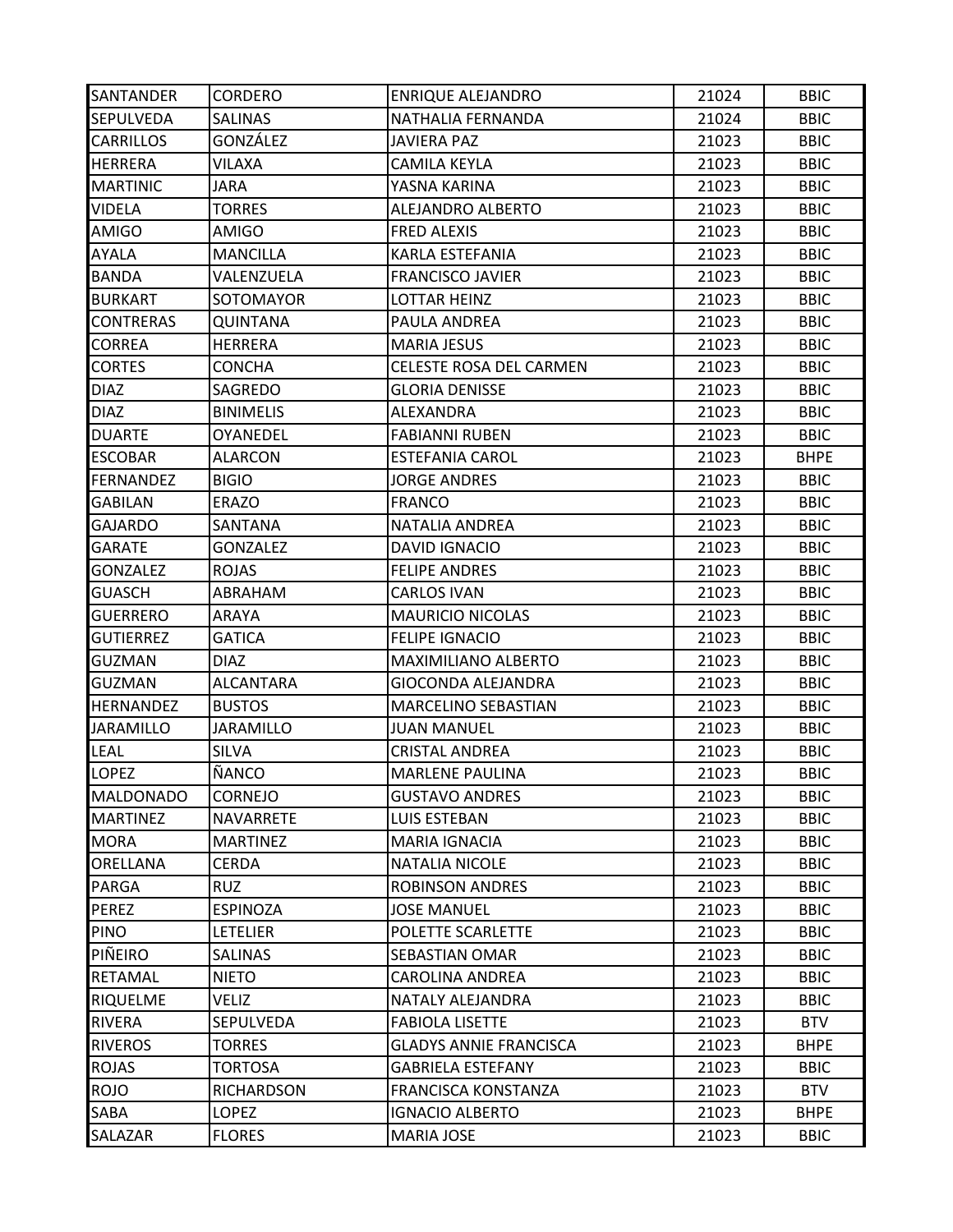| <b>SANCHEZ</b>   | <b>ESPINOZA</b>  | <b>CYNTHIA EDITH</b>           | 21023 | <b>BBIC</b> |
|------------------|------------------|--------------------------------|-------|-------------|
| <b>SEPULVEDA</b> | <b>ABARCA</b>    | <b>NATALIA JESUS</b>           | 21023 | <b>BBIC</b> |
| SILVA            | <b>HERNANDEZ</b> | SALVADOR ALEJANDRO             | 21023 | <b>BBIC</b> |
| TERAN            | <b>FLORES</b>    | <b>MACARENA IVONNE</b>         | 21023 | <b>BBIC</b> |
| <b>TORRES</b>    | <b>FERNANDEZ</b> | <b>JAIR ERNESTO</b>            | 21023 | <b>BBIC</b> |
| <b>TORRES</b>    | CARMONA          | <b>VIVIANA IVONNE</b>          | 21023 | <b>BBIC</b> |
| VALENCIA         | CAÑAS            | <b>FRANCISCO ANDRES</b>        | 21023 | <b>BBIC</b> |
| <b>VILCHES</b>   | <b>RUPAYAN</b>   | <b>DIEGO FERNANDO</b>          | 21023 | <b>BBIC</b> |
| CARRILLO         | <b>RIVERA</b>    | YARA FERNANDA                  | 21023 | <b>BEA</b>  |
| <b>ABURTO</b>    | VELASQUEZ        | ALEXANDRA CAROLINA             | 21024 | <b>BBIC</b> |
| <b>ACEVEDO</b>   | <b>MARCHANT</b>  | <b>ALVARO SEBASTIAN</b>        | 21024 | <b>BBIC</b> |
| ARRIAGADA        | <b>PAVEZ</b>     | PABLO ANDRES                   | 21024 | <b>BBIC</b> |
| ASTORGA          | <b>ROMERO</b>    | <b>CONSUELO ANDREA</b>         | 21024 | <b>BBIC</b> |
| <b>BECERRA</b>   | <b>GONZALEZ</b>  | BELEN ANGELICA ESPERANZA       | 21024 | <b>BBIC</b> |
| <b>BERRIOS</b>   | LOPEZ            | MARCELO ALEJANDRO              | 21024 | <b>BBIC</b> |
| <b>CONTRERAS</b> | <b>GONZALEZ</b>  | <b>MATIAS IGNACIO LUIS</b>     | 21024 | <b>BBIC</b> |
| <b>COSSIO</b>    | GAYMER           | FERNANDA PAZ                   | 21024 | <b>BBIC</b> |
| <b>DIAZ</b>      | <b>RIQUELME</b>  | <b>CAMILA FRANCISCA</b>        | 21024 | <b>BBIC</b> |
| <b>DONOSO</b>    | SALAZAR          | <b>MATIAS ANTONIO</b>          | 21024 | <b>BBIC</b> |
| <b>ESPINOZA</b>  | CORVALAN         | NATALIA FERNANDA               | 21024 | <b>BBIC</b> |
| <b>FIGUEROA</b>  | SANCHEZ          | MARIA GRACIELA DE LAS MERCEDES | 21024 | <b>BBIC</b> |
| <b>FLORES</b>    | <b>NEIRA</b>     | <b>CAMILA PATRICIA</b>         | 21024 | <b>BBIC</b> |
| <b>FUENTES</b>   | <b>FERNANDEZ</b> | FERNANDA ANGELICA              | 21024 | <b>BBIC</b> |
| <b>FUENTES</b>   | NAVARRETE        | <b>MATIAS MIGUEL</b>           | 21024 | <b>BBIC</b> |
| <b>GALVEZ</b>    | <b>ESPINOZA</b>  | PIA CONSTANZA                  | 21024 | <b>BBIC</b> |
| <b>GARRIDO</b>   | <b>TORRES</b>    | <b>ANA MARIA</b>               | 21024 | <b>BBIC</b> |
| <b>GONZALEZ</b>  | <b>MARIN</b>     | <b>CAMILO HERNAN</b>           | 21024 | <b>BBIC</b> |
| <b>HIGUERA</b>   | NUÑEZ            | <b>JOSELYN ZAFIRO</b>          | 21024 | <b>BBIC</b> |
| JARA             | <b>ESPINOZA</b>  | <b>SUSAN FRANCISCA</b>         | 21024 | <b>BBIC</b> |
| <b>JEREZ</b>     | AGUERO           | NATALIA JAVIERA                | 21024 | <b>BBIC</b> |
| LABRA            | <b>ICHASO</b>    | <b>ROCIO LUNA</b>              | 21024 | <b>BEA</b>  |
| LAFOY            | <b>DURAN</b>     | <b>CATALINA EUGENIA</b>        | 21024 | <b>BBIC</b> |
| <b>LILLO</b>     | <b>FUENTES</b>   | SEBASTIAN ALEJANDRO            | 21024 | <b>BEA</b>  |
| MADARIAGA        | SOTO             | <b>DENISSE PAULINA</b>         | 21024 | <b>BBIC</b> |
| <b>MARCHANT</b>  | <b>SILVA</b>     | <b>JOSEFINA FERNANDA</b>       | 21024 | <b>BBIC</b> |
| <b>MARTINEZ</b>  | ACUÑA            | ROSITA PAZ                     | 21024 | <b>BBIC</b> |
| <b>MEDINA</b>    | NUÑEZ            | <b>NATALY CRISTI</b>           | 21024 | <b>BBIC</b> |
| MENDEZ           | <b>ASTORGA</b>   | <b>SEBASTIAN ARIEL</b>         | 21024 | <b>BBIC</b> |
| <b>MONARTE</b>   | SERNA            | <b>DAVID FERNANDO</b>          | 21024 | <b>BBIC</b> |
| <b>MORAGA</b>    | <b>SEPULVEDA</b> | <b>VALERIA IVON</b>            | 21024 | <b>BBIC</b> |
| MUÑOZ            | <b>GREZ</b>      | <b>CAMILA KAREN</b>            | 21024 | <b>BBIC</b> |
| <b>NARANJO</b>   | VARGAS           | <b>MATIAS ISAAC</b>            | 21024 | <b>BBIC</b> |
| NAVARRETE        | <b>DUQUE</b>     | <b>CONSTANZA MONSERRAT</b>     | 21024 | <b>BBIC</b> |
| ÑANCUPIL         | VILLARROEL       | PAMELA CATALINA                | 21024 | <b>BBIC</b> |
| <b>OSORIO</b>    | <b>GONZALEZ</b>  | <b>WILLIAM MARCELO</b>         | 21024 | <b>BBIC</b> |
| PEZO             | <b>CUEVAS</b>    | <b>MABEL ANDRICH</b>           | 21024 | <b>BBIC</b> |
| <b>POVEA</b>     | <b>ROJAS</b>     | PAMELA DEL PILAR               | 21024 | <b>BBIC</b> |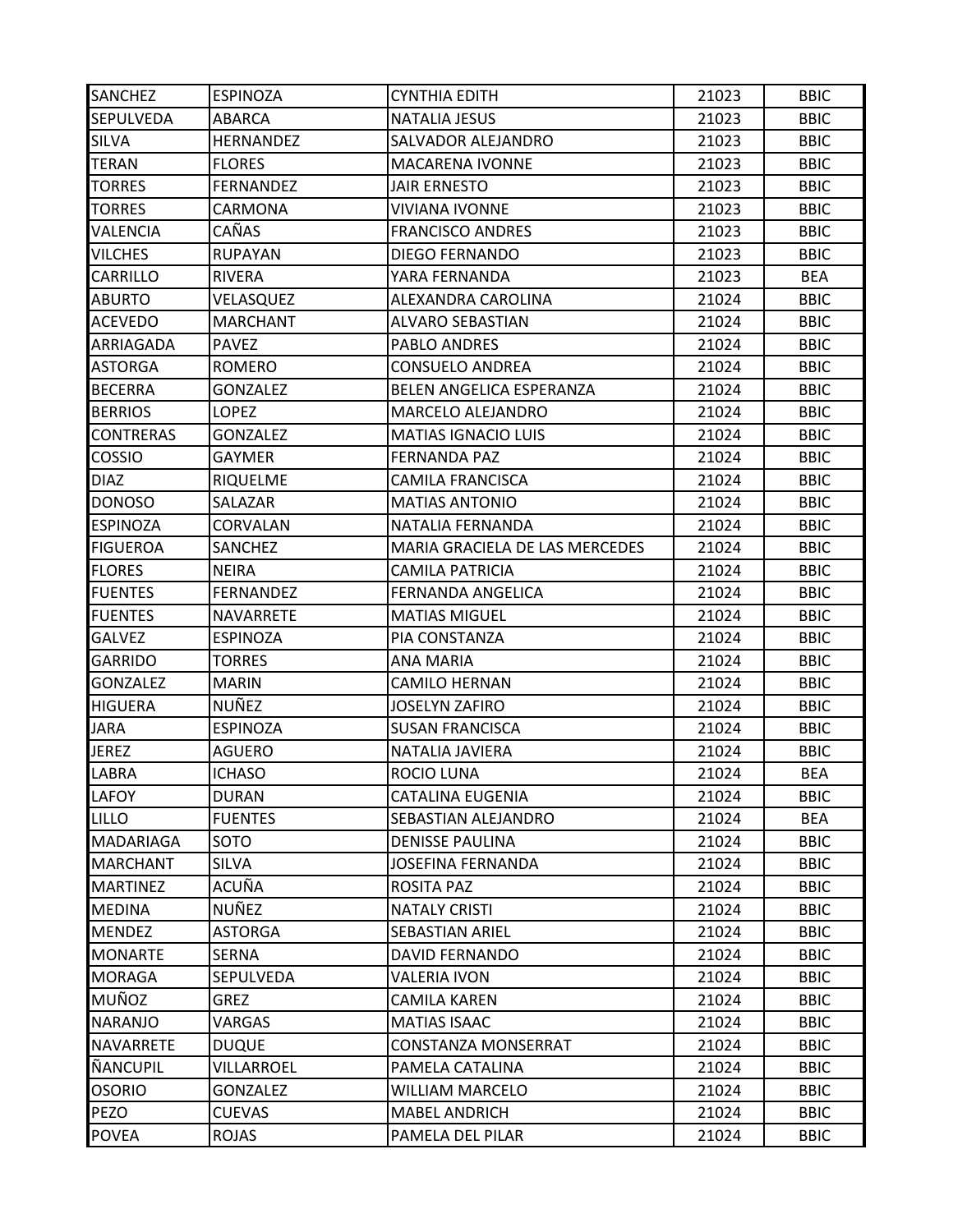| <b>QUIROGA</b>   | <b>POBLETE</b>   | <b>DANIELA ANDREA</b>    | 21024 | <b>BBIC</b> |
|------------------|------------------|--------------------------|-------|-------------|
| <b>REYES</b>     | SALAZAR          | <b>KAREN ALICIA</b>      | 21024 | <b>BBIC</b> |
| <b>REYES</b>     | MENA             | YASMIN NATALIA           | 21024 | <b>BHPE</b> |
| <b>RIFO</b>      | <b>SEPULVEDA</b> | <b>LORENA ANDREA</b>     | 21024 | <b>BBIC</b> |
| <b>ROCCO</b>     | <b>LEIVA</b>     | <b>PIA NICOLE</b>        | 21024 | <b>BBIC</b> |
| RODRIGUEZ        | <b>MARTINEZ</b>  | CONSTANZA ALEJANDRA      | 21024 | <b>BTV</b>  |
| <b>SANCHEZ</b>   | <b>HERNANDEZ</b> | <b>MARIA JOSE</b>        | 21024 | <b>BBIC</b> |
| SANTANDER        | AZOCAR           | <b>MIGUEL ANDRES</b>     | 21024 | <b>BBIC</b> |
| <b>SILVA</b>     | AGUILAR          | <b>ALEJANDRA KRISTEN</b> | 21024 | <b>BBIC</b> |
| <b>SUVAYKE</b>   | <b>ASTUDILLO</b> | VANESSA ALONDRA          | 21024 | <b>BBIC</b> |
| VALENZUELA       | <b>CACERES</b>   | <b>OSCAR JONATHAN</b>    | 21024 | <b>BBIC</b> |
| VEGA             | <b>GATICA</b>    | PAZ LORETO               | 21024 | <b>BBIC</b> |
| VERGARA          | <b>BERRIOS</b>   | <b>FRANCISCA PILAR</b>   | 21024 | <b>BHPE</b> |
| VILLARROEL       | <b>GODOY</b>     | <b>ARIEL IGNACIO</b>     | 21024 | <b>BBIC</b> |
| <b>VILLEGAS</b>  | <b>ROJAS</b>     | <b>GONZALO IGNACIO</b>   | 21024 | <b>BBIC</b> |
| ZULETA           | <b>CERDA</b>     | <b>HERMAN HORACIO</b>    | 21024 | <b>BBIC</b> |
| <b>ACCINI</b>    | <b>ACEVEDO</b>   | <b>STEFANO MICHELLE</b>  | 21074 | <b>BBIC</b> |
| <b>ACEVEDO</b>   | <b>ESPINOZA</b>  | <b>EMILIO MANUEL</b>     | 21074 | <b>BBIC</b> |
| <b>ACEVEDO</b>   | <b>AMIGO</b>     | <b>STEFFY ANDREA</b>     | 21074 | <b>BBIC</b> |
| AGUILAR          | SOLANO           | <b>GUSTAVO ENRIQUE</b>   | 21074 | <b>BBIC</b> |
| ARLEGUI          | <b>GONZALEZ</b>  | AMANDA ISABEL            | 21074 | <b>BBIC</b> |
| <b>AVALOS</b>    | VENEROS          | PABLO ANDRES             | 21074 | <b>BTV</b>  |
| AVENDAÑO         | <b>HERRERA</b>   | <b>GUSTAVO ADOLFO</b>    | 21074 | <b>BBIC</b> |
| <b>BRAVO</b>     | <b>ABALOS</b>    | <b>LUIS FELIPE</b>       | 21074 | <b>BBIC</b> |
| <b>BRAVO</b>     | SALGADO          | <b>DEBORA BEATRIZ</b>    | 21074 | <b>BBIC</b> |
| <b>CARDENAS</b>  | <b>HERNANDEZ</b> | <b>MARCO ANTONIO</b>     | 21074 | <b>BBIC</b> |
| <b>CASTRO</b>    | ULLOA            | <b>MARCELO FRANCO</b>    | 21074 | <b>BBIC</b> |
| <b>CORNEJO</b>   | <b>TOLEDO</b>    | ROXANA ALEJANDRA         | 21074 | <b>BBIC</b> |
| <b>CORREA</b>    | SANHUEZA         | <b>HECTOR FERNANDO</b>   | 21074 | <b>BBIC</b> |
| <b>CUADRA</b>    | CORNEJO          | <b>MATIAS FELIPE</b>     | 21074 | <b>BBIC</b> |
| <b>DROGUETT</b>  | <b>JIMENEZ</b>   | ERIKA DANIELA            | 21074 | <b>BBIC</b> |
| <b>FIGUEROA</b>  | <b>HERRERA</b>   | <b>OCIEL LEONARDY</b>    | 21074 | <b>BBIC</b> |
| <b>GONZALEZ</b>  | VEGA             | <b>IVONNE ANDREA</b>     | 21074 | <b>BBIC</b> |
| <b>HENRIQUEZ</b> | GARAY            | <b>SERGIO ALEJANDRO</b>  | 21074 | <b>BBIC</b> |
| <b>HERNANDEZ</b> | PEREZ            | RAUL IGNACIO             | 21074 | <b>BBIC</b> |
| <b>HERNANDEZ</b> | MUÑOZ            | <b>SEBASTIAN ANDRE</b>   | 21074 | <b>BBIC</b> |
| <b>HERRERA</b>   | <b>ALBORNOZ</b>  | PATRICIO ESTEBAN         | 21074 | <b>BBIC</b> |
| <b>HERRERA</b>   | <b>ORREGO</b>    | <b>SIMON SAID</b>        | 21074 | <b>BBIC</b> |
| <b>IMIZCOZ</b>   | <b>FARIAS</b>    | <b>LUCIO MATIAS</b>      | 21074 | <b>BBIC</b> |
| IRARRAZABAL      | <b>HENRIQUEZ</b> | <b>FERNANDO ALBERTO</b>  | 21074 | <b>BBIC</b> |
| <b>LEON</b>      | <b>BADILLA</b>   | DIEGO ALEJANDRO          | 21074 | <b>BBIC</b> |
| MELLA            | <b>ESPINOZA</b>  | <b>EMMANUEL ELIAS</b>    | 21074 | <b>BBIC</b> |
| <b>MORALES</b>   | ARAVENA          | <b>JARED EDUARDO</b>     | 21074 | <b>BBIC</b> |
| MUÑOZ            | <b>ROJAS</b>     | ALEJANDRO LEONEL         | 21074 | <b>BBIC</b> |
| MUÑOZ            | VARGAS           | <b>FERNANDO ENEAS</b>    | 21074 | <b>BBIC</b> |
| MUÑOZ            | CID              | <b>EDUARDO IGNACIO</b>   | 21074 | <b>BBIC</b> |
| <b>NEIRA</b>     | CASTRO           | <b>JORGE ANDRES</b>      | 21074 | <b>BBIC</b> |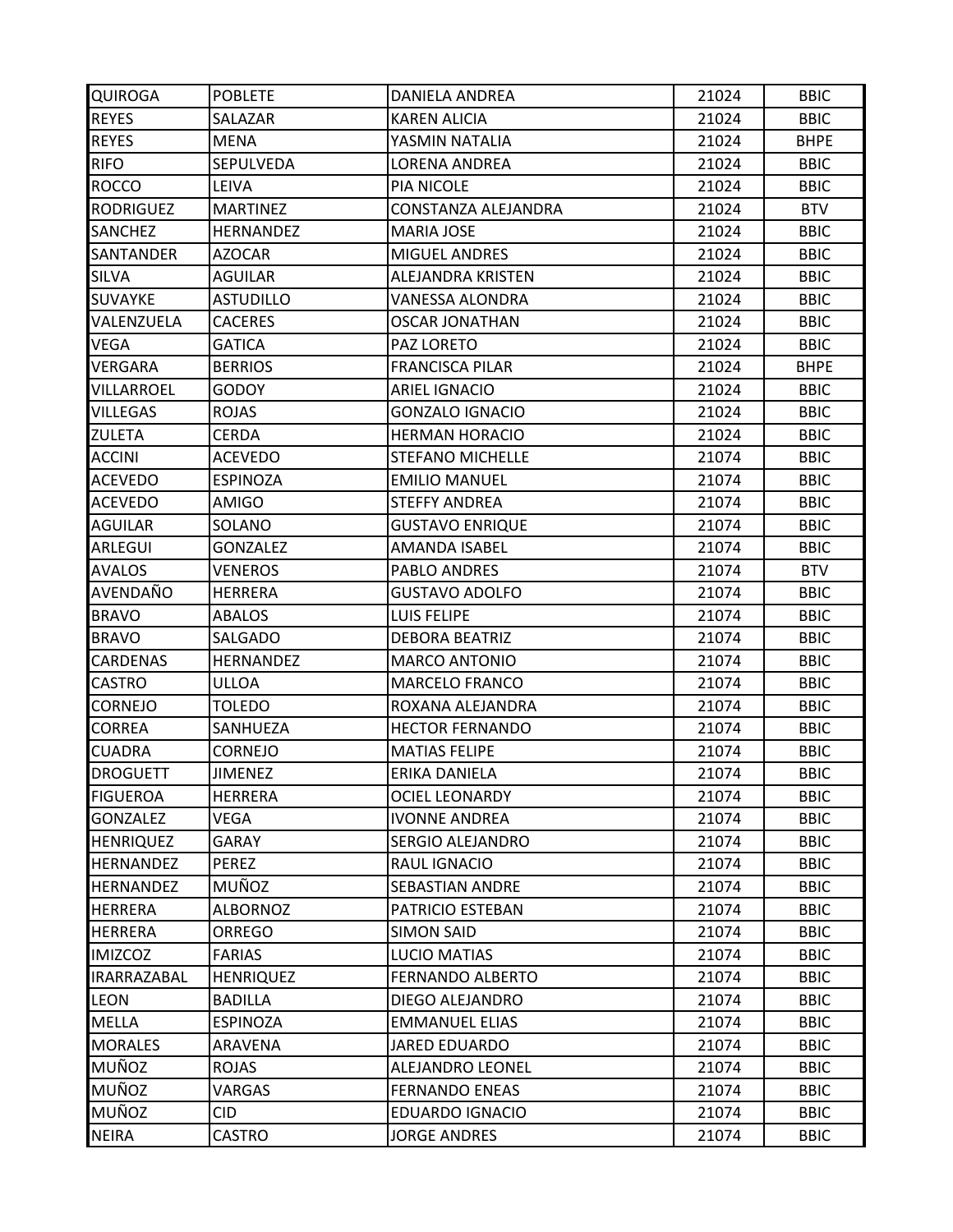| <b>ORDENES</b>   | <b>CANALES</b>   | RODRIGO FRANCISCO ANTONIO    | 21074 | <b>BBIC</b> |
|------------------|------------------|------------------------------|-------|-------------|
| <b>ORTIZ</b>     | <b>LEON</b>      | NICOLAS VICENTE DE PAUL      | 21074 | <b>BEA</b>  |
| <b>PALMA</b>     | <b>GONZALEZ</b>  | <b>LUIS IVAN</b>             | 21074 | <b>BBIC</b> |
| PEREZ            | <b>FERNANDEZ</b> | <b>DANIEL ELIAS</b>          | 21074 | <b>BBIC</b> |
| <b>PICHUN</b>    | <b>RAPIMAN</b>   | <b>JOSUE EMANUEL</b>         | 21074 | <b>BBIC</b> |
| <b>PIZARRO</b>   | MUÑOZ            | <b>CHRISTOPHER BYRON</b>     | 21074 | <b>BBIC</b> |
| <b>POBLETE</b>   | <b>AZOCAR</b>    | PABLO IGNACIO                | 21074 | <b>BBIC</b> |
| PEREZ            | LABRAÑA          | DANIELA ANDREA               | 21074 | <b>BBIC</b> |
| QUIROZ           | <b>GAETE</b>     | PABLO ANDRES                 | 21074 | <b>BBIC</b> |
| <b>ROCUANT</b>   | OTAROLA          | SEBASTIAN IGNACIO            | 21074 | <b>BBIC</b> |
| <b>RODRIGUEZ</b> | SARAVIA          | <b>MIGUEL ANGEL</b>          | 21074 | <b>BBIC</b> |
| <b>ROJAS</b>     | <b>CASTRO</b>    | <b>MAURICIO ELISEO</b>       | 21074 | <b>BBIC</b> |
| <b>ROMERO</b>    | MUÑOZ            | <b>IGNACIO ALEJANDRO</b>     | 21074 | <b>BBIC</b> |
| <b>RUBIO</b>     | <b>REYES</b>     | <b>LUIS FRANCISCO</b>        | 21074 | <b>BBIC</b> |
| SANTI            | SANTI            | <b>FRANCISCO EDUARDO</b>     | 21074 | <b>BBIC</b> |
| SEPULVEDA        | <b>CORTES</b>    | PEDRO SEGUNDO                | 21074 | <b>BBIC</b> |
| <b>SEREY</b>     | <b>FRANKE</b>    | <b>JONATHAN EMERSON</b>      | 21074 | <b>BBIC</b> |
| VALENZUELA       | <b>ACEVEDO</b>   | JHONNATAN EDUARDO            | 21074 | <b>BBIC</b> |
| YAÑEZ            | <b>CONTRERAS</b> | <b>MAURICIO ANDRES</b>       | 21074 | <b>BBIC</b> |
| ABARCA           | <b>OLGUIN</b>    | PABLO ANDRES                 | 21032 | <b>BBIC</b> |
| <b>ACEVEDO</b>   | <b>SEPULVEDA</b> | PATRICIO ALEJANDRO           | 21032 | <b>BBIC</b> |
| ACUÑA            | ARMIJO           | <b>CHRISTOPHER ALEXANDER</b> | 21032 | <b>BBIC</b> |
| ACUÑA            | SEPÚLVEDA        | <b>DIEGO ANTONIO</b>         | 21032 | <b>BBIC</b> |
| <b>ARENAS</b>    | <b>RAMOS</b>     | <b>ALAN DANIEL</b>           | 21032 | <b>BBIC</b> |
| <b>BARRERA</b>   | <b>FUENTES</b>   | <b>FRANCISCO HERNAN</b>      | 21032 | <b>BBIC</b> |
| <b>BARRERA</b>   | <b>LIVERSON</b>  | <b>JUAN EMILIO</b>           | 21032 | <b>BBIC</b> |
| <b>BELMAR</b>    | VERGARA          | <b>HORACIO ALBERTO</b>       | 21032 | <b>BBIC</b> |
| <b>BUSTOS</b>    | <b>UMANZOR</b>   | <b>FRANCISCO JAVIER</b>      | 21032 | <b>BBIC</b> |
| <b>CAMPOS</b>    | ARAVENA          | LEYLA PAMELA                 | 21032 | <b>BBIC</b> |
| CASTRO           | <b>BORQUEZ</b>   | DANIELA ALEJANDRA            | 21032 | <b>BBIC</b> |
| <b>CERDA</b>     | <b>BANDERA</b>   | <b>CRISTIAN ANDRES</b>       | 21032 | <b>BBIC</b> |
| <b>CONTRERAS</b> | <b>UBAL</b>      | <b>JAVIERA PAZ</b>           | 21032 | <b>BBIC</b> |
| CORDOVA          | MANQUIAN         | <b>ALEX RENE</b>             | 21032 | <b>BBIC</b> |
| <b>DIAZ</b>      | ARIAS            | <b>MARCO ANDRES</b>          | 21032 | <b>BBIC</b> |
| <b>ESTRADA</b>   | ARELLANO         | <b>ERICK EMILE</b>           | 21032 | <b>BBIC</b> |
| <b>FLORES</b>    | VALDENEGRO       | <b>ESTEBAN IGNACIO</b>       | 21032 | <b>BBIC</b> |
| <b>FUENTES</b>   | <b>LIENCURA</b>  | <b>JONATHAN ENRIQUE</b>      | 21032 | <b>BBIC</b> |
| <b>GARCES</b>    | MUÑOZ            | <b>JULIO ANDRES</b>          | 21032 | <b>BBIC</b> |
| <b>GARCIA</b>    | <b>ALVAREZ</b>   | <b>FELIPE ANTONIO</b>        | 21032 | <b>BBIC</b> |
| <b>GOMEZ</b>     | ARRIAGADA        | <b>ALEXIS ANDRES</b>         | 21032 | <b>BBIC</b> |
| <b>GONZALEZ</b>  | <b>GONZALEZ</b>  | <b>IGNACIO ALFREDO</b>       | 21032 | <b>BBIC</b> |
| GONZÁLEZ         | <b>RUBILAR</b>   | <b>GERARDO IGNACIO</b>       | 21032 | <b>BBIC</b> |
| <b>GUAJARDO</b>  | CALDERON         | <b>HERICK ANIBAL</b>         | 21032 | <b>BBIC</b> |
| <b>HERNANDEZ</b> | SEPULVEDA        | <b>NICOLE</b>                | 21032 | <b>BBIC</b> |
| <b>HIDALGO</b>   | ARANDA           | MANUEL ALEJANDRO             | 21032 | <b>BBIC</b> |
| <b>HORTA</b>     | BARRERA          | <b>FELIX ALEJANDRO</b>       | 21032 | <b>BBIC</b> |
| <b>ITURRIAGA</b> | LORCA            | LUIS EDUARDO                 | 21032 | <b>BBIC</b> |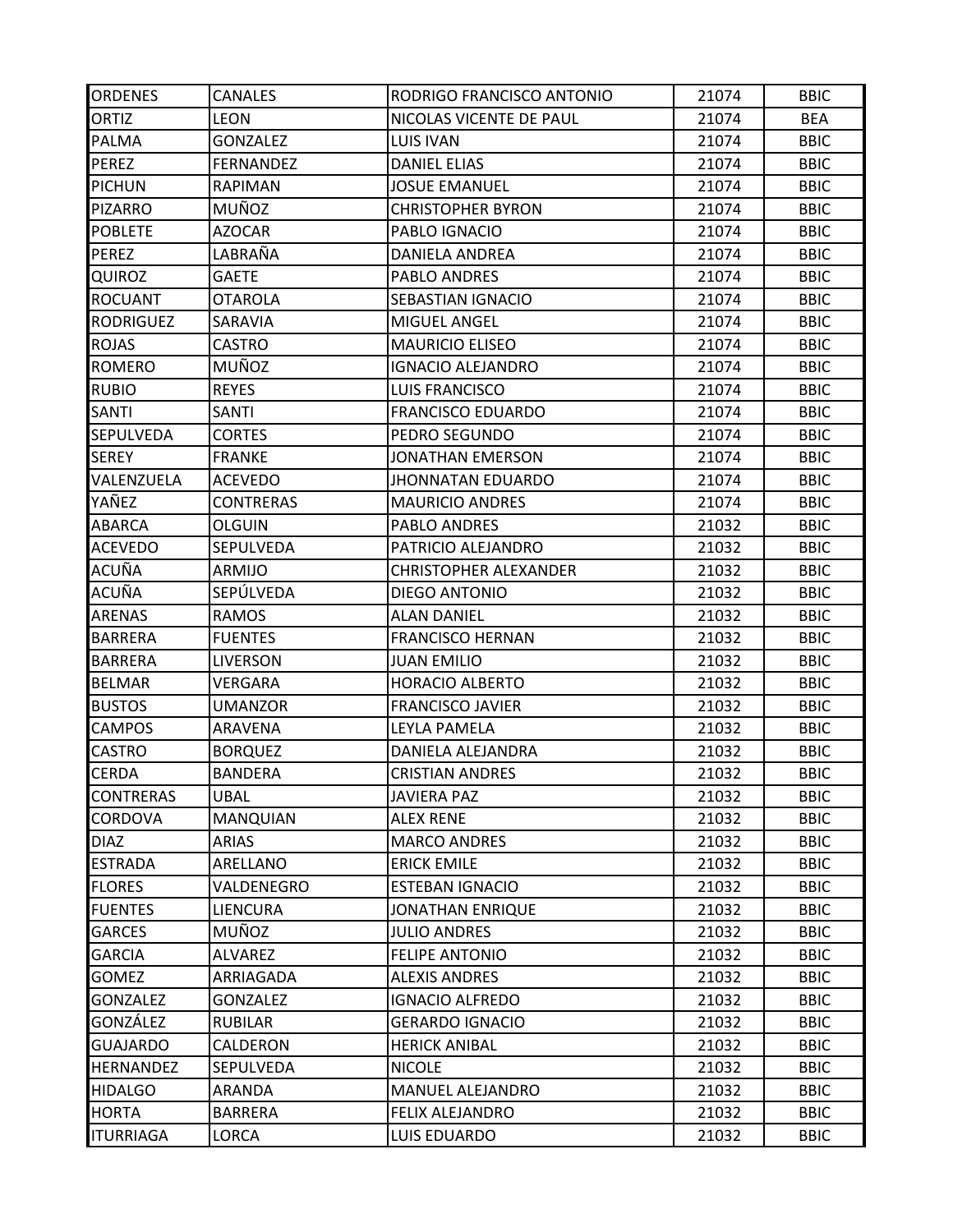| JARA              | ALVEAR           | YORKA ALEXANDRA            | 21032 | <b>BBIC</b> |
|-------------------|------------------|----------------------------|-------|-------------|
| LEIVA             | <b>MEDEL</b>     | <b>ALAN MARCELO</b>        | 21032 | <b>BBIC</b> |
| <b>MARTEN</b>     | <b>POBLETE</b>   | PATRICIO ANDRES            | 21032 | <b>BBIC</b> |
| <b>MILLALEN</b>   | <b>HUIRCAMAN</b> | <b>BORIS ELEAZAR</b>       | 21032 | <b>BBIC</b> |
| <b>MORENO</b>     | <b>ESPINOZA</b>  | NATALIA ALEJANDRA          | 21032 | <b>BBIC</b> |
| NAVARRO           | CRUZAT           | <b>CAMILO ANDRES</b>       | 21032 | <b>BBIC</b> |
| <b>OLIVARES</b>   | <b>FIGUEROA</b>  | <b>DAMIAN SALATIEL</b>     | 21032 | <b>BBIC</b> |
| ORDOÑEZ           | ALEGRIA          | <b>TOMAS IGNACIO</b>       | 21032 | <b>BBIC</b> |
| ORTIZ             | <b>VILCHES</b>   | DAVID JACOB                | 21032 | <b>BBIC</b> |
| <b>ORTIZ</b>      | <b>REYES</b>     | <b>BASTIAN EDGARDO</b>     | 21032 | <b>BBIC</b> |
| <b>OSSES</b>      | <b>REYES</b>     | <b>IGNACIO ALEJANDRO</b>   | 21032 | <b>BBIC</b> |
| PAINEQUEO         | AMARO            | <b>JAVIERA CONSTANZA</b>   | 21032 | <b>BBIC</b> |
| <b>PINTO</b>      | SEPULVEDA        | MIGUEL IGNACIO             | 21032 | <b>BBIC</b> |
| RAMIREZ           | <b>FERNANDEZ</b> | <b>ENZO DIEGO</b>          | 21032 | <b>BTV</b>  |
| <b>ROA</b>        | <b>ISAMIT</b>    | <b>KAREN GLORIA ISABEL</b> | 21032 | <b>BBIC</b> |
| <b>SANCHEZ</b>    | <b>MEZA</b>      | <b>JONATHAN ANDRES</b>     | 21032 | <b>BBIC</b> |
| <b>SEPULVEDA</b>  | <b>IBAÑEZ</b>    | <b>JOHAN MANUEL</b>        | 21032 | <b>BBIC</b> |
| <b>SIERRA</b>     | MUÑOZ            | <b>JOSELYNE MACARENA</b>   | 21032 | <b>BBIC</b> |
| <b>SIERRA</b>     | <b>RIVEROS</b>   | <b>SAMUEL ANDRES</b>       | 21032 | <b>BBIC</b> |
| <b>STUARDO</b>    | <b>CAMPOS</b>    | <b>BARBARA PAZ</b>         | 21032 | <b>BBIC</b> |
| <b>TAIBA</b>      | <b>CONTRERAS</b> | <b>JOSE ORLANDO</b>        | 21032 | <b>BBIC</b> |
| <b>TELLO</b>      | <b>DURAN</b>     | <b>CRISTIAN IGNACIO</b>    | 21032 | <b>BBIC</b> |
| VALENCIA          | ARANDA           | BARBARA SOFIA NEVENKA      | 21032 | <b>BBIC</b> |
| VASQUEZ           | <b>DURAN</b>     | <b>FRANCISCO JAVIER</b>    | 21032 | <b>BBIC</b> |
| VERGARA           | CRUZ             | <b>VICTOR SALVADOR</b>     | 21032 | <b>BBIC</b> |
| <b>VILLALOBOS</b> | <b>GONZALEZ</b>  | <b>JUAN ESTEBAN</b>        | 21032 | <b>BBIC</b> |
| <b>VIVANCO</b>    | <b>ARANCIBIA</b> | <b>GONZALO ANDRES</b>      | 21032 | <b>BBIC</b> |
| YUSTA             | <b>FUENTES</b>   | NICOLAS ANTONIO            | 21032 | <b>BEA</b>  |
| <b>ILLESCA</b>    | <b>ARRATIA</b>   | <b>FERNANDA PAULETTE</b>   | 21032 | <b>BBIC</b> |
| MELLA             | <b>GUAJARDO</b>  | <b>JORGE ALEJANDRO</b>     | 21032 | <b>BBIC</b> |
| SANTIBAÑEZ        | <b>BUSTOS</b>    | <b>FELIPE ALBERTO</b>      | 21032 | <b>BBIC</b> |
| TORO              | DELGADILLO       | <b>FELIPE ANDRES</b>       | 21032 | <b>BBIC</b> |
| VARGAS            | CARRASCO         | <b>JOSHUA ALFREDO</b>      | 21032 | <b>BBIC</b> |
| VELASQUEZ         | CASTRO           | <b>GISSELLE SOLANGE</b>    | 21032 | <b>BBIC</b> |
| VERGARA           | VARGAS           | NICOLAS RENE               | 21032 | <b>BBIC</b> |
| VILLABLANCA       | <b>MORALES</b>   | <b>BELEN KARINA</b>        | 21032 | <b>BEA</b>  |
| <b>ABARCA</b>     | CAROCA           | <b>CARMEN ROSA</b>         | 21042 | <b>BBIC</b> |
| ACUÑA             | <b>GUERRERO</b>  | <b>CAMILA BELEN</b>        | 21042 | <b>BBIC</b> |
| ARIAS             | <b>MARTINEZ</b>  | NICOLAS IGNACIO            | 21042 | <b>BBIC</b> |
| ARRAÑO            | <b>BARRAZA</b>   | <b>MYRIAM NATALIA</b>      | 21042 | <b>BBIC</b> |
| <b>BAHAMONDES</b> | <b>GODOY</b>     | <b>IRIS AMERICA</b>        | 21042 | <b>BBIC</b> |
| <b>BARRERA</b>    | LARA             | <b>VALENTINA ANDREA</b>    | 21042 | <b>BBIC</b> |
| <b>BRAVO</b>      | <b>RIOS</b>      | <b>FRANCISCO JAVIER</b>    | 21042 | <b>BBIC</b> |
| <b>BURGOS</b>     | ULLOA            | PABLO SEBASTIAN            | 21042 | <b>BBIC</b> |
| <b>BUSTAMANTE</b> | <b>HERNANDEZ</b> | PAMELA IVONNE              | 21042 | <b>BBIC</b> |
| CABRERA           | ROLDAN           | DANIELA PALOMA             | 21042 | <b>BBIC</b> |
| CARVAJAL          | SEPULVEDA        | <b>JUAN LUIS</b>           | 21042 | <b>BBIC</b> |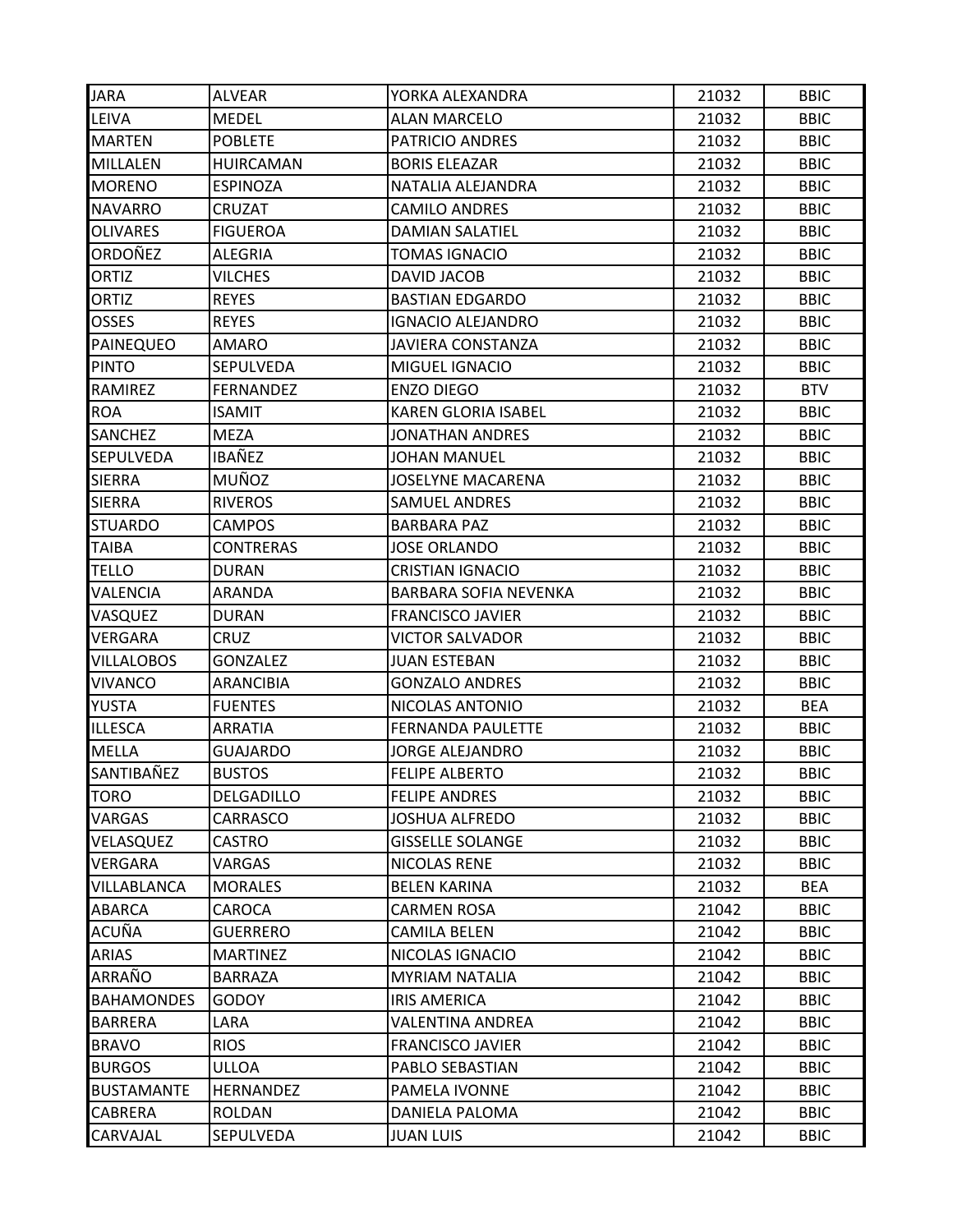| <b>CHACON</b>     | GODOY            | <b>HECTOR ANTONIO</b>       | 21042 | <b>BBIC</b> |
|-------------------|------------------|-----------------------------|-------|-------------|
| <b>CHAVEZ</b>     | <b>PINO</b>      | NINOSKA JAVIERA             | 21042 | <b>BBIC</b> |
| <b>DONOSO</b>     | <b>ROJAS</b>     | <b>OSVALDO LUIS EDUARDO</b> | 21042 | <b>BBIC</b> |
| <b>DURAN</b>      | <b>MARTINEZ</b>  | <b>CRISTIAN IGNACIO</b>     | 21042 | <b>BBIC</b> |
| <b>FIGUEROA</b>   | <b>AGUIRRE</b>   | <b>GABRIELA ANDREA</b>      | 21042 | <b>BBIC</b> |
| <b>GAJARDO</b>    | <b>FUICA</b>     | <b>MAYCOL FABIAN</b>        | 21042 | <b>BBIC</b> |
| <b>GALLEGOS</b>   | CALDERON         | <b>FERNANDO ANTONIO</b>     | 21042 | <b>BBIC</b> |
| <b>GONZALEZ</b>   | ARANGUIZ         | JEAN PIERRE                 | 21042 | <b>BBIC</b> |
| <b>HIGUERA</b>    | <b>LIENCURA</b>  | RODRIGO AUGUSTO             | 21042 | <b>BBIC</b> |
| <b>HURTADO</b>    | NUÑEZ            | DIEGO IGNACIO FELIPE ANDRES | 21042 | <b>BBIC</b> |
| LEIVA             | <b>ESTAY</b>     | YASNA DANIELA               | 21042 | <b>BBIC</b> |
| LEMES             | <b>CANALES</b>   | MARIELA CAMILA              | 21042 | <b>BBIC</b> |
| <b>LEON</b>       | <b>RUZ</b>       | <b>DANIELA ISABEL</b>       | 21042 | <b>BBIC</b> |
| <b>MALDONADO</b>  | <b>ARENAS</b>    | <b>GERALDINE ALONDRA</b>    | 21042 | <b>BBIC</b> |
| <b>MARTINEZ</b>   | CHAVEZ           | <b>KATHIVER NILSEN</b>      | 21042 | <b>BBIC</b> |
| <b>MARTINEZ</b>   | <b>MIRANDA</b>   | FRANCISCA ALEXANDRA         | 21042 | <b>BBIC</b> |
| <b>MORENO</b>     | <b>PINO</b>      | DIEGO VICTOR                | 21042 | <b>BBIC</b> |
| NAVARRO           | <b>PFRFZ</b>     | <b>CARLOS ANDRES</b>        | 21042 | <b>BBIC</b> |
| <b>OLAVE</b>      | FERNÁNDEZ        | <b>MARCELO HUMBERTO</b>     | 21042 | <b>BEA</b>  |
| ORELLANA          | RIVERA           | <b>CAMILA PAZ</b>           | 21042 | <b>BBIC</b> |
| ORTIZ             | <b>HERNANDEZ</b> | <b>VALERIA MARIBEL</b>      | 21042 | <b>BBIC</b> |
| <b>OSORIO</b>     | ZALDIVIA         | <b>CONSTANZA DE LOURDES</b> | 21042 | <b>BBIC</b> |
| <b>PAVEZ</b>      | <b>PINO</b>      | ALEXANDER OMAR              | 21042 | <b>BBIC</b> |
| <b>ROJAS</b>      | <b>DIAZ</b>      | <b>CARLA ANDREA</b>         | 21042 | <b>BBIC</b> |
| RUMINOT           | <b>TORRES</b>    | <b>FELIPE ANDRÉS</b>        | 21042 | <b>BBIC</b> |
| SALGADO           | <b>ALARCON</b>   | <b>ADRIAN FELIPE</b>        | 21042 | <b>BBIC</b> |
| <b>TAPIA</b>      | <b>SALDIAS</b>   | PAOLA ESTER                 | 21042 | <b>BBIC</b> |
| <b>TISSINETTI</b> | <b>BELLO</b>     | PIERO ANIBAL                | 21042 | <b>BBIC</b> |
| TRECANAO          | <b>GUERRERO</b>  | DANIELA STEPHANY            | 21042 | <b>BBIC</b> |
| ULLOA             | <b>CERDA</b>     | <b>FRANCISCA SCARLETT</b>   | 21042 | <b>BBIC</b> |
| VALENZUELA        | <b>PAIVA</b>     | <b>MIRIAM JANETTE</b>       | 21042 | <b>BBIC</b> |
| VALENZUELA        | <b>TORRES</b>    | CRISTINA ALEXANDRA          | 21042 | <b>BBIC</b> |
| VEJAR             | <b>ALEGRIA</b>   | <b>NELLY EDITA</b>          | 21042 | <b>BBIC</b> |
| VELASQUEZ         | <b>FERNANDEZ</b> | <b>FERNANDO HERNAN</b>      | 21042 | <b>BHPE</b> |
| <b>VILLALOBOS</b> | <b>CRUZ</b>      | <b>VERONICA ISABEL</b>      | 21042 | <b>BHPE</b> |
| <b>ABRIGO</b>     | QUIJADA          | <b>BARBARA GISSELE</b>      | 21043 | <b>BBIC</b> |
| AHUMADA           | ARANCIBIA        | MACKARENA ANDREA            | 21043 | <b>BBIC</b> |
| ALIAGA            | RAMIREZ          | <b>CRISTIAN DANIEL</b>      | 21043 | <b>BBIC</b> |
| <b>ALVAREZ</b>    | ALVAREZ          | YASNA NAVIERA               | 21043 | <b>BHPE</b> |
| ARANDA            | <b>BROWN</b>     | <b>VALENTINA PAZ</b>        | 21043 | <b>BTV</b>  |
| ARAYA             | SAAVEDRA         | <b>CAROLINA FERNANDA</b>    | 21043 | <b>BBIC</b> |
| ARMIJO            | ARMIJO           | MARÍA JOSÉ                  | 21043 | <b>BBIC</b> |
| ARZOLA            | RIQUELME         | <b>BARBARA ANDREA</b>       | 21043 | <b>BBIC</b> |
| AVENDAÑO          | OLAVE            | <b>MIGUEL ENRIQUE</b>       | 21043 | <b>BBIC</b> |
| <b>BARRIOS</b>    | <b>HUARACAN</b>  | <b>CRISTINA BELEN</b>       | 21043 | <b>BHPE</b> |
| <b>BUSTOS</b>     | ACEVEDO          | <b>VIVIANA IRIS</b>         | 21043 | <b>BBIC</b> |
| <b>BUSTOS</b>     | CARMONA          | ANA KAREN                   | 21043 | <b>BBIC</b> |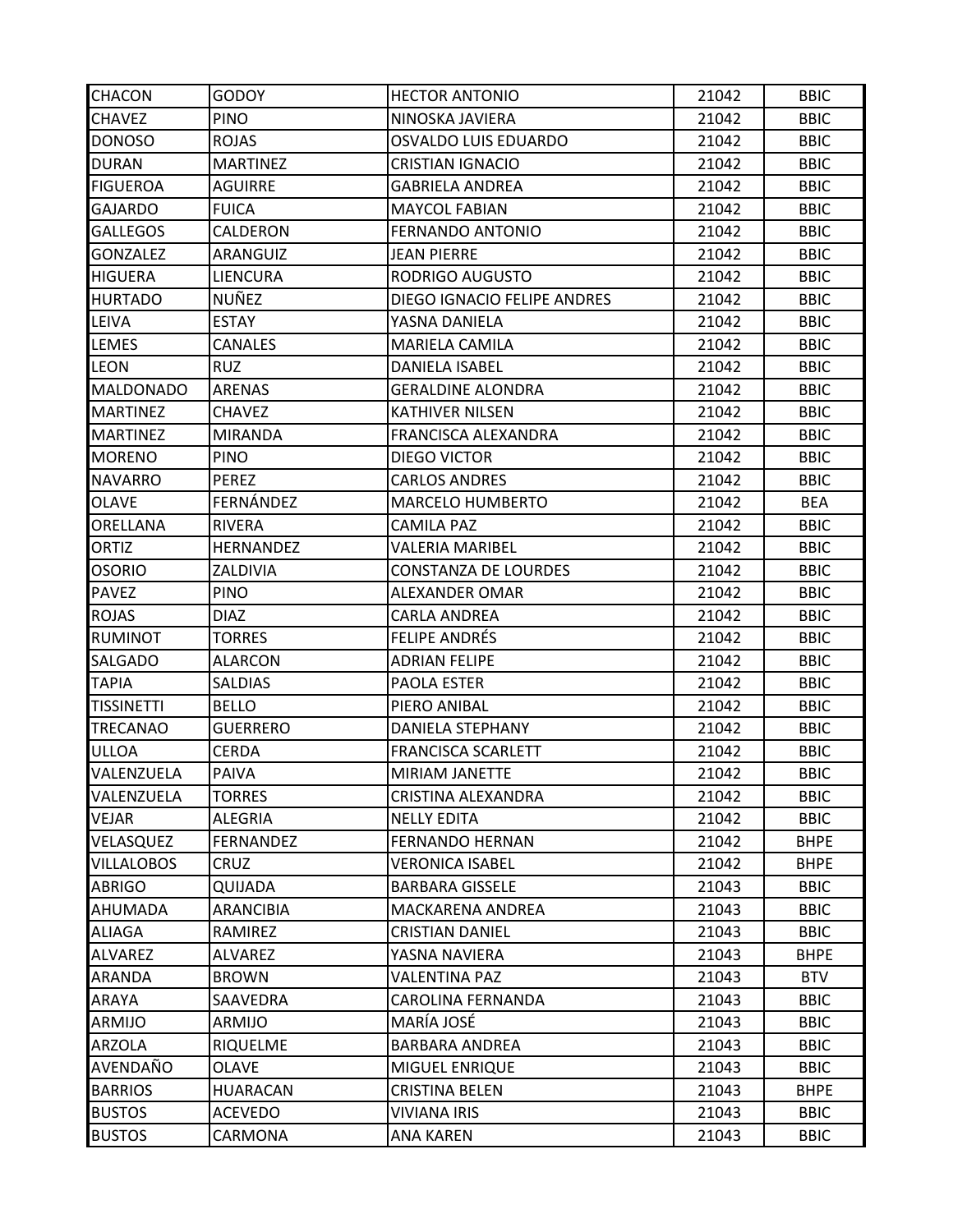| CARVAJAL         | <b>GONZALEZ</b>   | MILLARAY DE LOS ANGELES       | 21043 | <b>BHPE</b> |
|------------------|-------------------|-------------------------------|-------|-------------|
| <b>CEBALLOS</b>  | <b>NUÑEZ</b>      | <b>VICKY PAOLA</b>            | 21043 | <b>BBIC</b> |
| <b>CORALES</b>   | SEPULVEDA         | <b>FRANCISCA TERESA</b>       | 21043 | <b>BBIC</b> |
| <b>CUBILLOS</b>  | <b>HERMOSILLA</b> | <b>NICOLAS</b>                | 21043 | <b>BBIC</b> |
| <b>DELGADO</b>   | <b>DIAZ</b>       | <b>VERONICA CAROLINA</b>      | 21043 | <b>BBIC</b> |
| <b>DOMINGUEZ</b> | <b>PINTO</b>      | <b>MARIA IGNACIA</b>          | 21043 | <b>BBIC</b> |
| <b>FAUNDEZ</b>   | PEREIRA           | <b>CRISTIAN HUMBERTO</b>      | 21043 | <b>BBIC</b> |
| <b>FERNANDEZ</b> | <b>ALBORNOZ</b>   | JAVIERA                       | 21043 | <b>BBIC</b> |
| <b>FIGUEROA</b>  | SOTO              | <b>MAURICIO JAVIER</b>        | 21043 | <b>BBIC</b> |
| <b>FLORES</b>    | QUINTRIQUEO       | <b>ANABEL CRISTINA</b>        | 21043 | <b>BBIC</b> |
| <b>FREDES</b>    | <b>MENA</b>       | <b>CLAUDIO ALEJANDRO</b>      | 21043 | <b>BBIC</b> |
| <b>GALDAMES</b>  | <b>LOPEZ</b>      | XIMENA VALESKA                | 21043 | <b>BBIC</b> |
| <b>GALLEGOS</b>  | <b>MUÑOZ</b>      | DIAMELA ISADORA               | 21043 | <b>BBIC</b> |
| <b>GARATE</b>    | <b>TRONCOSO</b>   | <b>FABIAN ALEJANDRO</b>       | 21043 | <b>BBIC</b> |
| <b>GARCIA</b>    | SEPULVEDA         | <b>VALERIA CONSTANZA</b>      | 21043 | <b>BBIC</b> |
| GODOY            | <b>DUARTE</b>     | ROMINA JOHANA                 | 21043 | <b>BBIC</b> |
| <b>GONZALEZ</b>  | <b>CEA</b>        | TRINIDAD DEL CARMEN           | 21043 | <b>BBIC</b> |
| <b>GONZALEZ</b>  | AGUILERA          | <b>CONSTANZA MARIA</b>        | 21043 | <b>BBIC</b> |
| <b>GONZALEZ</b>  | LEIVA             | <b>FABIOLA VALENTINA</b>      | 21043 | <b>BBIC</b> |
| <b>GONZALEZ</b>  | VEGA              | <b>DEBORA PAOLA</b>           | 21043 | <b>BBIC</b> |
| <b>GUTIERREZ</b> | VEGA              | ELIZABETH CAROLINA            | 21043 | <b>BBIC</b> |
| <b>GUZMAN</b>    | <b>GUTIERREZ</b>  | <b>CONSTANZA DE LOURDES</b>   | 21043 | <b>BBIC</b> |
| <b>HERRERA</b>   | <b>GUTIERREZ</b>  | NATALIA KARINA                | 21043 | <b>BBIC</b> |
| <b>HUBERT</b>    | <b>CADENAS</b>    | <b>ALEXIS RICARDO</b>         | 21043 | <b>BEA</b>  |
| IBAÑEZ           | <b>GONZALEZ</b>   | PATRICIO GONZALO              | 21043 | <b>BBIC</b> |
| <b>IBARRA</b>    | <b>ACEVEDO</b>    | SILVIA ELIZABETH              | 21043 | <b>BBIC</b> |
| JORQUERA         | <b>AVARIA</b>     | LUIS EMILIO                   | 21043 | <b>BBIC</b> |
| LEVICAN          | <b>CIFUENTES</b>  | <b>MARIA JOSE</b>             | 21043 | <b>BBIC</b> |
| <b>LINCOCHEO</b> | <b>LINCO</b>      | <b>JOCELYN DEL CARMEN</b>     | 21043 | <b>BBIC</b> |
| <b>LLANTEN</b>   | <b>GUEVARA</b>    | <b>SUSANA ANDREA</b>          | 21043 | <b>BBIC</b> |
| <b>LOPEZ</b>     | <b>CARTES</b>     | <b>CAROLINA ANDREA</b>        | 21043 | <b>BBIC</b> |
| <b>LOPEZ</b>     | OYARZO            | <b>BERNARDITA PAZ</b>         | 21043 | <b>BBIC</b> |
| <b>MALDONADO</b> | <b>ARIAS</b>      | <b>JOSSELINE FRANCISCA</b>    | 21043 | <b>BBIC</b> |
| <b>MANRIQUEZ</b> | <b>CONTRERAS</b>  | <b>CAMILO ANDRES DE JESUS</b> | 21043 | <b>BBIC</b> |
| <b>MARQUEZ</b>   | <b>GALVEZ</b>     | <b>WLADIMIR MATIAS</b>        | 21043 | <b>BBIC</b> |
| <b>MARTINEZ</b>  | <b>MIRANDA</b>    | ANA MARIA                     | 21043 | <b>BBIC</b> |
| <b>MARTINEZ</b>  | VIDAL             | <b>RITA BELEN</b>             | 21043 | <b>BBIC</b> |
| MENDEZ           | CANDIA            | YESSENIA JAVIERA              | 21043 | <b>BBIC</b> |
| <b>MESSINA</b>   | <b>MARIN</b>      | <b>ROCIO LISSETTE</b>         | 21043 | <b>BBIC</b> |
| <b>MIRANDA</b>   | <b>CORNEJO</b>    | MONICA ALEJANDRA              | 21043 | <b>BBIC</b> |
| MIRANDA          | PEÑA              | <b>VIVIANA ANDREA</b>         | 21043 | <b>BEA</b>  |
| <b>MOLINA</b>    | YAÑEZ             | PATRICIO ANDRES               | 21043 | <b>BBIC</b> |
| <b>MOLINA</b>    | ARÉVALO           | MARÍA FRANCISCA               | 21043 | <b>BBIC</b> |
| <b>MORA</b>      | OLMOS             | <b>CRISTINA GABRIELA</b>      | 21043 | <b>BBIC</b> |
| <b>MORALES</b>   | <b>ESCOBAR</b>    | PATRICIA ANDREA               | 21043 | <b>BBIC</b> |
| <b>MORENO</b>    | <b>ROMERO</b>     | <b>CAMILA PAZ</b>             | 21043 | <b>BBIC</b> |
| <b>MOYA</b>      | OJEDA             | <b>ANDRES FELIPE</b>          | 21043 | <b>BBIC</b> |